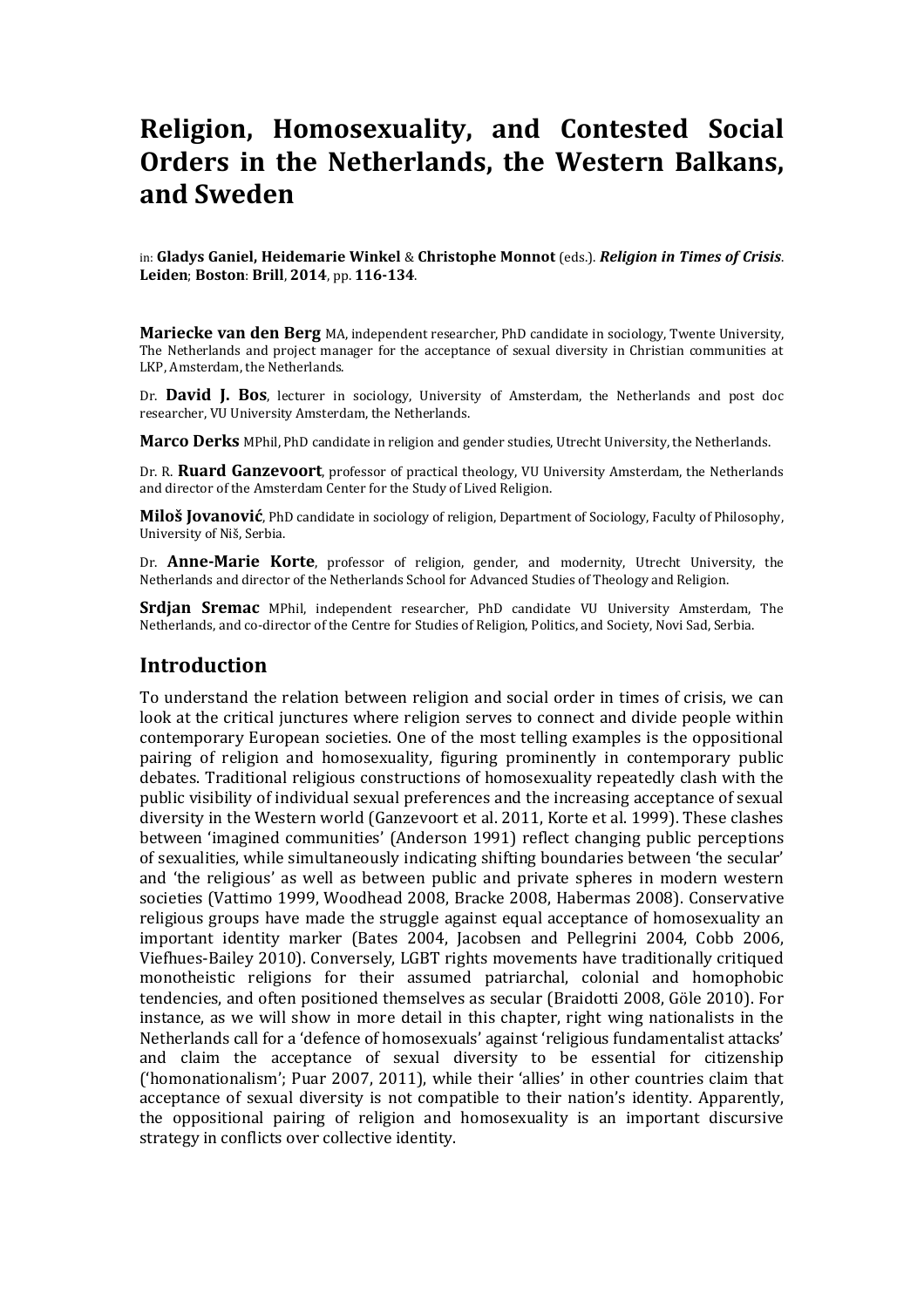Shifts and tensions in the public constructions of religion and sexuality denote a fierce renegotiation of power positions, as the vigour of debates about the rights of LGBT and religious minorities may indicate (Kuntsman 2008, 2009, Jordan 2011, El-Tayeb 2012). In this struggle, both discourses tend to gravitate around strategically useful essentialist notions, eclipsing a subtext of more nuanced and fluid conceptions of both religion and sexuality and their multiple and layered interconnections as 'critical conjuncture'.

The emergence and circulation of polarised stances on religion and homosexuality in public discourse have recently become subject of research in various disciplines, such as theology, sociology of religion, cultural anthropology, law and human rights studies, and gender and queer studies. Large scale migration, globalisation, fast changing gender positions and kinship formations, and modern individual and social identity-formation each have been identified as factors contributing to the establishing and solidifying of these tensions (Rodriguez and Ouellette 2000, Gudorf 2001, Schachter 2004, Peek 2005, Schnoor 2006). The impact of certain ingrained theological and moral framings of sexuality and the specific functioning of religious authority and religious belonging in modern and secularising societies have been designated as important factors as well (Yip 2002, Starks and Robinson 2009, Henrickson 2009, Pitt 2010, Rohy 2012).

This chapter focuses on the strategic and ideological assumptions, interests, and effects of present-day constructions of (homo)sexuality and religion in public arenas. Our approach will be an explorative appraisal and critical analysis of the discursive formations of oppositional pairings of religion and homosexuality in contemporary public expressions in different parts of Europe. We will explore public debates on religion and homosexuality in three different parts of Europe: the Netherlands, the Western Balkans (Serbia, Bosnia, Croatia, and Montenegro), and Sweden. Our focus will be on those instances in which debates come to an 'eruption'. The first two sections provide a more general discussion of public discourse in the Netherlands and the Western Balkans respectively. The third section provides a more in-depth discussion of a debate in Sweden.

The aim of our comparative exploration is to come to a better understanding of the specific configurations of religion and homosexuality. Which narrative constructs and figures of speech are invoked? How does the shape various public debates take reveal the way in which the construction of both religion and homosexuality are embedded in particular national, social, cultural, religious and historical contexts? We feel this comparative exploration will, first, lead to a more nuanced account of the way in which constructions of homosexuality and religion are intertwined and, second, to a more indepth understanding of the complexity of these constructions.

# **Religion, secularism, and sexual diversity in the Netherlands**

The 'culture wars' or oppositional identity politics of religion and homosexuality in Western Europe not only reveal a changing public perspective towards sexual diversity but also towards religion, social identities, and citizenship (Puar 2007, Butler 2008, Haritaworn 2008, Mepschen et al. 2010, Dudink 2011). This is well illustrated by the Dutch case. Well into the twentieth century, the social identities of Dutch citizens were primarily marked by their religious or ideological affiliations (segmented pluralism alias 'pillarisation'), whereas sexual orientation was privatised to the degree of invisibility. In present-day Dutch society, however, acceptance of sexual diversity serves as a litmus test of 'tolerance', and hence a criterion of good citizenship, whereas expressions of religious identity are relegated to the private sphere.

Religious positions regarding homosexuality in the Netherlands have changed dramatically since the end of the 1950s and are at present highly divergent (Bos 2010). While some Christian denominations (mainly liberal Protestants) take pride in being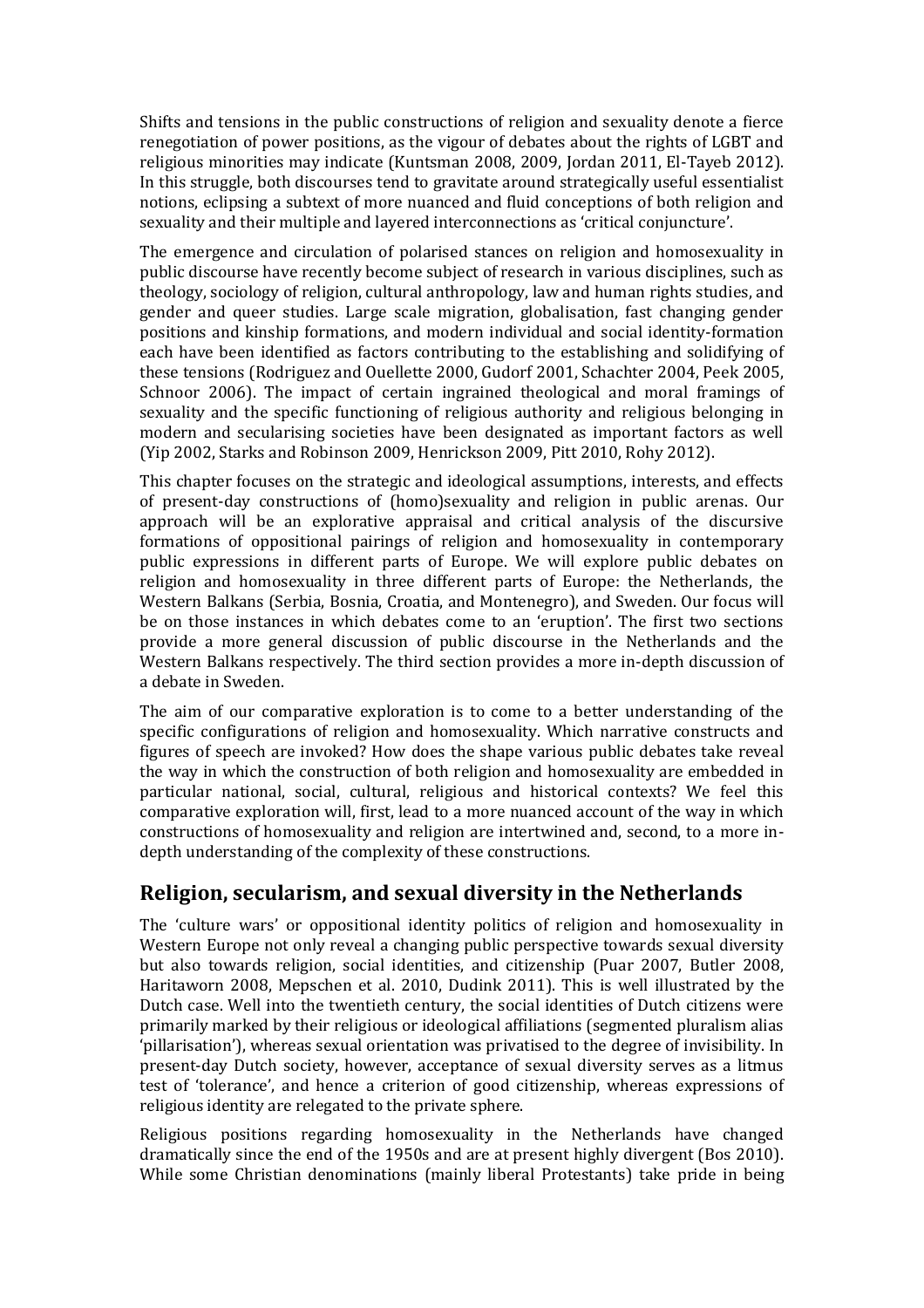listed as gay-friendly churches in *Coming Out Churches* (Elhorst and Mikkers 2011), others (notably Pentecostal churches) seem reluctant or unable to publicly discuss sexual diversity. In May 2001 – months before 9/11 – a televised interview with a Moroccan-Dutch imam, who described homosexuality as an infectious disease and a threat to society, sparked a heated debate on Muslims' alleged lack of integration (Hekma 2002). More recently, in 2010, a public outcry arose against a Roman Catholic parish priest who refused communion to a local Prince Carnival, because of the latter's homosexuality. With the feast of Carnival traditionally blurring the religious/secular distinction, the priest's decision made national headlines, and prompted liberal Catholics, secular LGBT activists and even politicians to protest during mass. Time and again, statements of Pope Benedict XVI on heterosexual marriage and the family made the headlines. After he had announced his retirement, Dutch journalists focused on the question whether the future Pope would be more acceptant of homosexuality. These heated responses, not only from LGBT-activists but also from mainstream politicians and opinion leaders, are remarkable in a country where churches are often deemed of marginal importance.

Public debate on the social acceptance of homosexuality in the Netherlands has tended to highlight religion as stumbling block. To some extent, this is understandable, since surveys show a strong correlation between citizens' level of religiosity and 'homonegativity' (Kuyper et al. 2013). However, the issues around which contemporary public debates tend to gravitate seem to have more symbolic than practical relevance. One such issue is the question whether all marriage registrars should be willing to conduct same-sex marriages or should be allowed to let a local colleague stand in if they themselves have objections of conscience. A second issue has been a stride to have sexual diversity education included in the main national learning objectives for secondary schools. Although this affects all schools, the media primarily focussed on Christian secondary schools. The then Minister of Education, Marja van Bijsterveldt, did not want to include this in the learning objectives, because she was critical of expanding these learning objectives in general. However, as she is a member of the Christian Democrats, many thought it was all about protecting Christian schools.

Conservative Protestants (and even conservative Catholics) are increasingly and more explicitly considered minority groups. While the number of Christians has declined, the remaining faithful seem unwilling to accept the 'secularist truce' – "the secularist contract that guarantees religious freedom, yet bans religion from the public sphere by relegating it to the private realm" (Achterberg et al. 2009: 696-697). In response to the secularist equation of any disapproval of homosexuality to homophobia, conservative religious groups accuse secular politicians and 'the LGBT movement' of Islamophobia or Christianophobia, and of abandoning their acclaimed tolerance. The latter, in their turn, accuse religious conservatives of abandoning Jesus' call to loving one's neighbour.

In addition to cross-cultural comparison, historical research is vital, not only for bringing to light contingencies and discontinuities in a principles-ridden field, but also for gaining insight into the ways in which oppositional pairings have been transferred from one arena of contestation (e.g., 'liberal Protestants vs. conservative Protestants') to another (e.g., 'Enlightenment vs. religion'). Instances of public upheaval about religion and/or homosexuality can be clarified by analysing them from a 'dramaturgical' perspective (Gusfield 1984, cf. Hilgartner and Bosk 1988). As Michel Foucault (1976) has argued, nineteenth-century discourse on 'homosexuality' fundamentally differed from earlier discourses on 'sodomy' by virtue of its creation of the homosexual as a distinct character. Since the 1960s, public discourse on homosexuality and religion has given rise to many more characters, such as 'the gay-friendly pastor', 'the homophile neighbour' (and his or her father and/or mother), 'the gay pastor', 'the anti-gay clergyman', 'the anti-religious queer activist', 'the ex-gay, born-again believer', 'the ex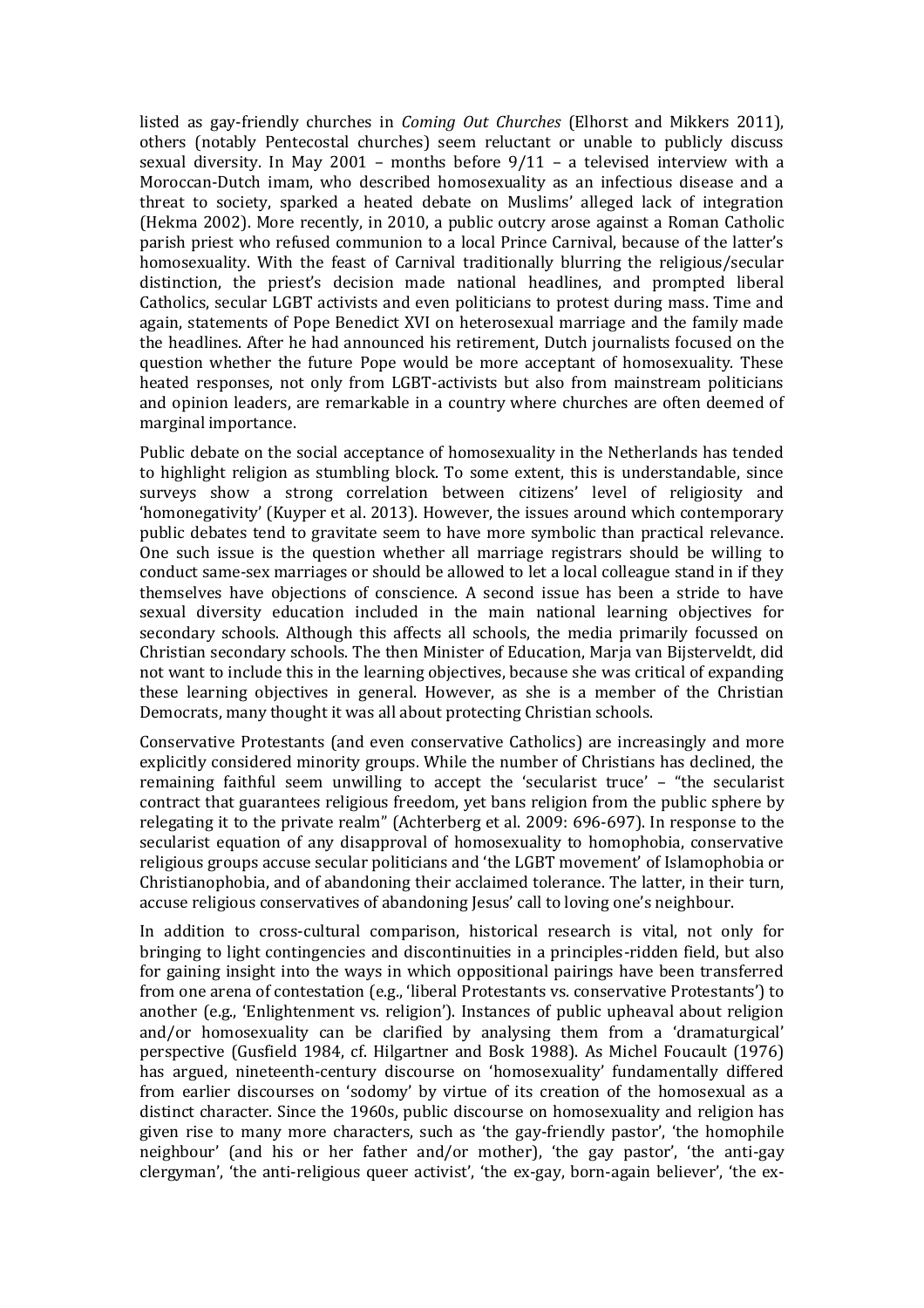ex-gay ex-evangelical', or the *weigerambtenaar* (registrar who refuses same-sex couples). Many of these characters, which are frequently 'staged' in public debates on homosexuality and religion, embody narratives of sexual and/or religious 'conversion' (cf. Erzen 2006). A well-known, often invoked example is the Dutch novelist Gerard van het Reve (1923-2006), who grew up in a Communist family, but – after having come out as gay – was baptised, and cultivated a form of camp Catholicism that would become widely popular (cf. Bos 2006). Very different conversions were presented by singersongwriter Robert Long (from gospel pop to queer, fiercely anti-religious cabaret) and nurse Johan van der Sluis (a born-again ex-gay, the show-case of evangelical conversion therapy).

Some of these characters have been frequently invoked in public debate, and re-created in fiction or other expressions of popular culture, whereas others are conspicuous by their absence, or have just entered the scene (e.g. the South-African gay imam who on his visit to the Netherlands was 'baptised' as 'the pink imam' by COC Netherlands). Moreover, whereas some of these characters (e.g., 'the homophobic pastor') are quickly transferred from one arena of contestation to another, others are not – witness the unfamiliarity of 'the understanding Muslim parent'. Public debates on religion and homosexuality can then be analysed by not only identifying which characters are invoked, but also by assessing how they relate to 'narrators', i.e., the extent to which they can speak for themselves (cf. Mooij 1998). Such analyses can bring to light how discourse on religion and homosexuality privileges some voices, while silencing others.

### **Religious nationalism and homosexuality in the Western Balkans<sup>1</sup>**

A rather different configuration we find in the Western Balkans, where the oppositional pairing of religion and homosexuality is related to the religio-political configurations in different national contexts of the Western Balkans. In recent decades the public perception of both religion and sexual diversity has changed fundamentally. LGBT persons, their freedoms and their rights are still on the margins of social processes in the Western Balkans. These societies, fifteen years after the war, are still functioning as societies of 'frozen conflicts'. Numerous challenges they are facing in the economic, political and cultural fields are trying to be 'overcome' by constructions of specific narratives depending on constant threats of 'others'*.* Within these narratives, religion and nationalism intermingle and strengthen each other in preventing the narrative entropy without which nationalist ideologies cannot survive. In such a context, the prominent roles of religious communities are remarkably different from their almost total absence from the public space in the former Yugoslavia until the 1980s. As was the case in other countries behind the iron curtain, religion was marginalised in the Socialist Federal Republic of Yugoslavia and the voice of religious officials on important public topics was not very loud. Sexuality was, like other issues, under the control of the secular state. With the 'national revival', which peaked in the civil war in the 1990s, the Western Balkans witnessed the 'comeback' of Orthodoxy in Serbia, Roman Catholicism in Croatia, and Islam in Bosnia (Perica 2002). Although desecularisation of society remains questionable, religion appears as a dominant identification marker (Blagojević 2008, 2009). It signifies the belonging to a religious community and strengthens the ethnic difference in relation to the other Balkan peoples, which are historically and culturally very close, due to the fact that the communist regime had suppressed their ethnic and religious identity. For the Serbs, Croatians and Bosniaks, religion remains, first and last of all, "the faith of national identity" (D. Bogdanović, quoted in Vrcan 1995:

 $\overline{\phantom{0}}$ 

<sup>1</sup> Here we would like to thank to Dr. Zlatiborka Popov Momčinović from University of East Sarajevo for her insightful comments.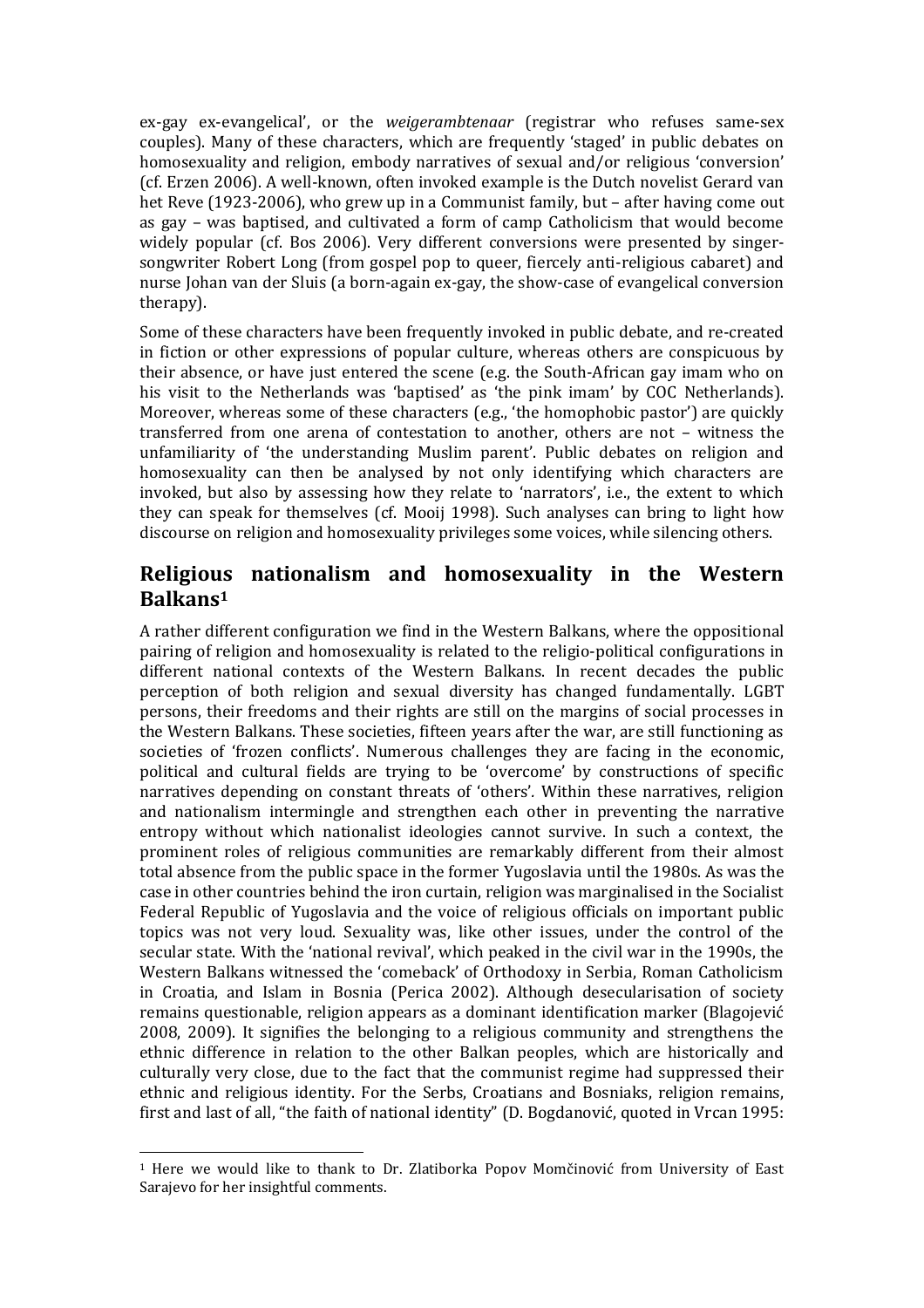362). The post-communist societies have put religion in service of the secular 'religion' of nationalism (Bigović 2009: 13). In such conditions, religious communities emerge as a stabilising factor of the nation (Cvitković 2013: 19). Many political actions by national communities have been justified by religion, including war crimes. In the context of ethno-nationalism, Croatian Roman-Catholicism, Serbian Orthodoxy, and Bosnian Islam contributed to the tensions (Perica and Gavrilović 2011: 117). This relationship continued in the late twentieth and early twenty-first century, as privileged holders of the old regime survived by converting from Marxism to nationalism (Kleman 2001: 25), and accepted Orthodoxy, Catholicism, or Islam as their new dominant ideology. From a profoundly secularised society, in which religion and religious institutions had been even more marginalised than in other parts of Eastern Europe, over the course of only two decades the countries in the Western Balkans have become societies with high rates of religious identification, while religious communities have gained a prominent place in public life.

In this context, both religion and sexual diversity have gained great public importance. Public debates have shown a high level of homophobia including hate-speech and strong discriminatory attitudes by leading religious leaders and politicians. For example, the Serbian political and religious discourse conspicuously lacks an explicit acceptance of the LGBT community. As a consequence of patriarchal and homophobic traditions, in Serbia 67% of the respondents believe that homosexuality is an illness, while 53% think that the Government should take measures to combat homosexuality (GSA and CeSID 2010). Similarly, in a recent research conducted by the Centre for Civic Education (CGO) two-third of Montenegrins stated that homosexuality is an illness and 80 percent said it should be kept private. Other data from Central and Eastern Europe (CEE) and Southeast-Europe (SEE) also show that the level of homophobia among the general population is much higher than in the rest of Europe (Andreescu 2011, Takács and Szalma 2011).

Civil rights activists in the Western Balkans have been trying to organise Gay Pride parades since 2001. The first parade in Serbia (2001) was interrupted by violent attacks and ended with dozens of marchers injured by ultranationalist groups and football hooligans. The 2010 parade was finally held but 20.000 opponents clashed with police and hundreds of right-wing extremists were injured and arrested. At the same time, the strong opposition of the Serbian Orthodox Church towards homosexuals was expressed on numerous occasions through the media, in some cases indirectly providing legitimisation for the violence against the LGBT minority (Jovanović 2011). In 2011, stone-throwing nationalists disrupted a Gay Pride march in Split, one day after Croatia was given the green light to join the European Union. Thousands of extremists attacked about 200 Pride participants with rocks and bottles, chanting 'kill the faggots'. The first Montenegro Pride (2013) in the seaside resort of Budva invoked a violent counter demonstration with the local news agency reporting that bottles and glasses were flying in the direction of the gay parade participants. One day after the parade a local orthodox priest consecrated the part of the town of Budva where the parade took place in order to prevent "the disease from spreading". The priest was quoted as saying: "We [the church] strongly condemn this parade of shame and disease, and we are praying to God to repeal this disease and the devil's attack on Budva and Montenegro" (*BalkanInsight* 2013). In Bosnia and Herzegovina (BIH), Gay Prides have not been organised to date. In the year 2008 an attempt was made to organise a *Sarajevo Queer Festival*, featuring exhibitions, films, and lecturers. Although organised as an indoor event, a climate of violent response was created in Sarajevo long before the festival was finalised. The front page of BIH's largest newspaper *Dnevni Avaz's* issue of 28 August 2008, opened with giant letters: *Ko Bošnjacima podvaljuje gay okupljanje u Ramazanu?* ("Who is framing the Bosnian public in relation to gay gathering during the month of Ramadan?"). This connection to Ramadan served to interpret the festival as an attack on religion, even though the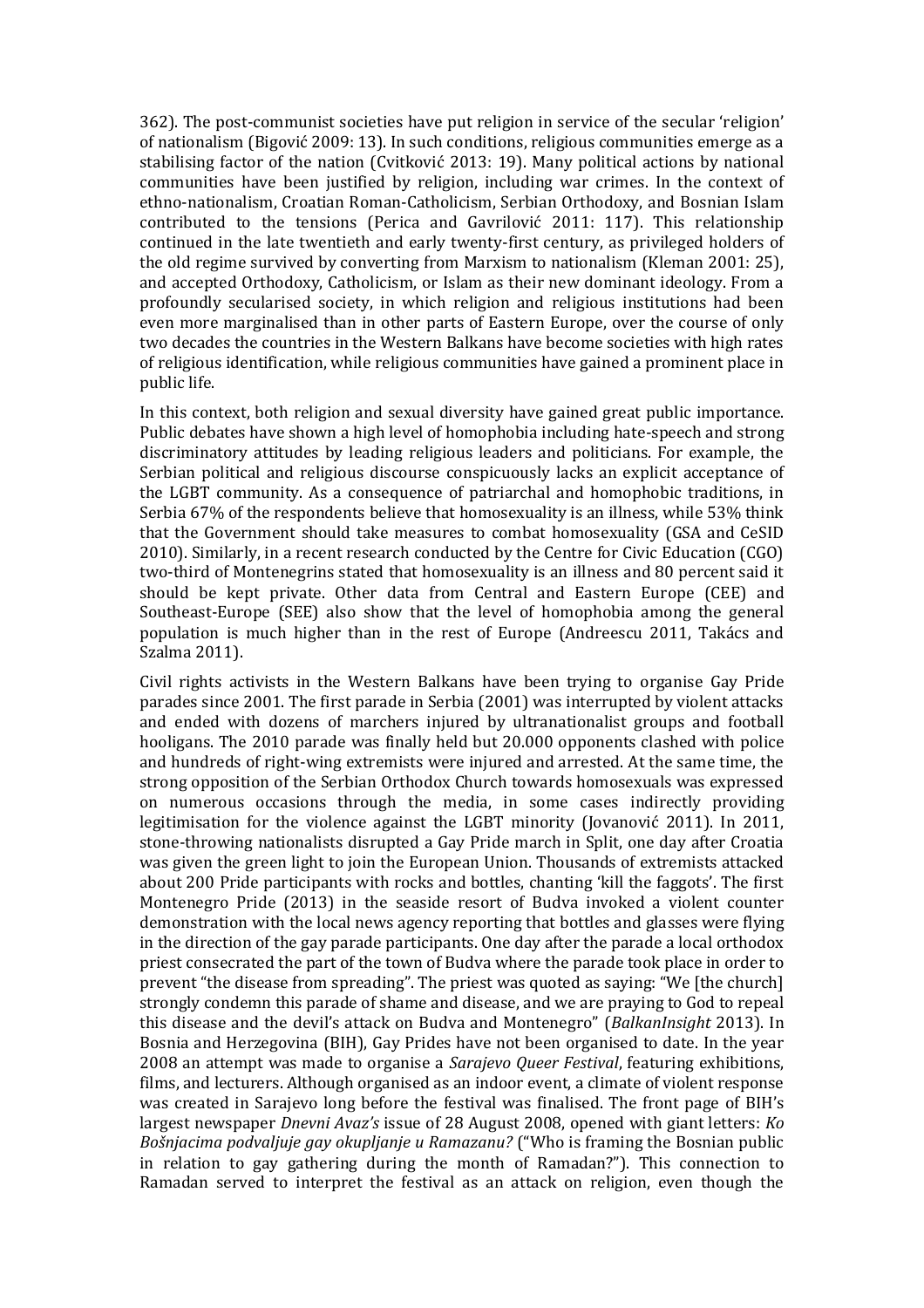festival itself had no religious or anti-religious references. In response, radical Islamic Wahhabis tried to enter the exhibition violently, yelling *Allahu Ekber*. Although the police prevented this from happening, radicals attacked people who were present at the festival on their way home, at the tram stations, and even in front of their apartments. To date, the violence has not been addressed properly in court, possibly due to political and other pressure. The Islamic journal SAFF published several pieces that qualify as hate speech, calling for violence against the festival and its participants. Other religious communities were not eager to condemn the violence although they seized the opportunity to criticise radical Islam.

Behind the violent clashes lies an interpretation of homosexuality as a Western threat to the traditional values of national and religious identity. The tone, intensity, and ideological saturation of this condemnation clearly positions it within the frame of traditionalist discourse in the present-day Balkans that strongly opposes the processes of modernisation, while postulating conservatism as a response to the social crisis, uncertainty, and devastating consequences of on-going transitions (Jovanović 2013). Anti-Westernism is propagated and topics like the gay-parade are viewed as "imposed by the decadent West" (Tucić 2011: 45). This is in line with the attitude of some radical nationalist groups towards the European Union and the West for having "dubious and ludicrous moral standards" and being "a true danger to tradition" (Spencer-Dohner 2008). The adoption of sexual minority policies for example, is sometimes framed as a direct attack of the so-called 'international gay lobby' on national identity. The Metropolitan of Montenegro Amfilohije states in this vein after the Montenegro Pride that the EU gay lobby has no right to "threaten the ethical being of entire nations" (*InSerbia* 2013). In Croatia, Albert Rebić, a prominent Catholic priest and theologian said in an interview for the newspaper *Slobadna Dalmacija* [Free Dalmatia] (2011): "The conspiracy of faggots and lesbians would destroy Croatia."

Similarly, Metropolitan Amfilohije explicitly links homosexuality with modern civilisation, defining it as "something imposed by modernity and invoking, in that way, the myth about a Western conspiracy against Serbia" (Stakić 2011: 56). He utilises the rhetoric of "brimstone and fire" when condemning the LGBT sexualities, calls it a "thorn in the flesh for the Churches" (Hunt 2009: 1) , and labels the Gay Pride in 2010 "a parade of shame and embarrassment". One year earlier he had marked the event as "a parade of Sodom and Gomorrah" (Milićević et al. 2010: 52). By making use of Old Testament symbolism and adding the metaphor of "the tree that does not bear fruit", his statement "represents a rather explicit call for violent intervention" (Stakić 2011: 56). When the Gay Pride was announced in 2011, Serbian Patriarch Irinej interpreted this as a diversion aimed at drawing public attention away from the difficult situation of Serbian people in Kosovo and Metohija. This response exemplifies how discourse about the LGBT community is directly connected with patriotism and religion, difficult economic situations, poverty, the Kosovo crisis, or EU integration. It constructs homosexuals as "constitutive outside" and/or "external enemies" of the nation, as the nation's Other. In this view, "a nationalist rhetoric centered around homosexuality promises to deliver to the nation what is most elusive: identity" (Dudink 2011: 263).

The concoction of nationalism, ethnocentrism, religion, and anti-westernism targets homosexuality as an internally unifying enemy. This is facilitated in part by the demands the European Union and its Western member countries place on acceding countries. The discourse of human rights, clearly addressing the marginalised position of sexual minorities, is essential to the Western values that are at the heart of the European Union. The same discourse, however, is seen as alien to the values of the Balkan countries. Their desire to become part of the European Union and their awareness that they have limited negotiating power in this process evokes a sense of inferiority that is compensated by stronger identity politics. The more acceptance of sexual diversity is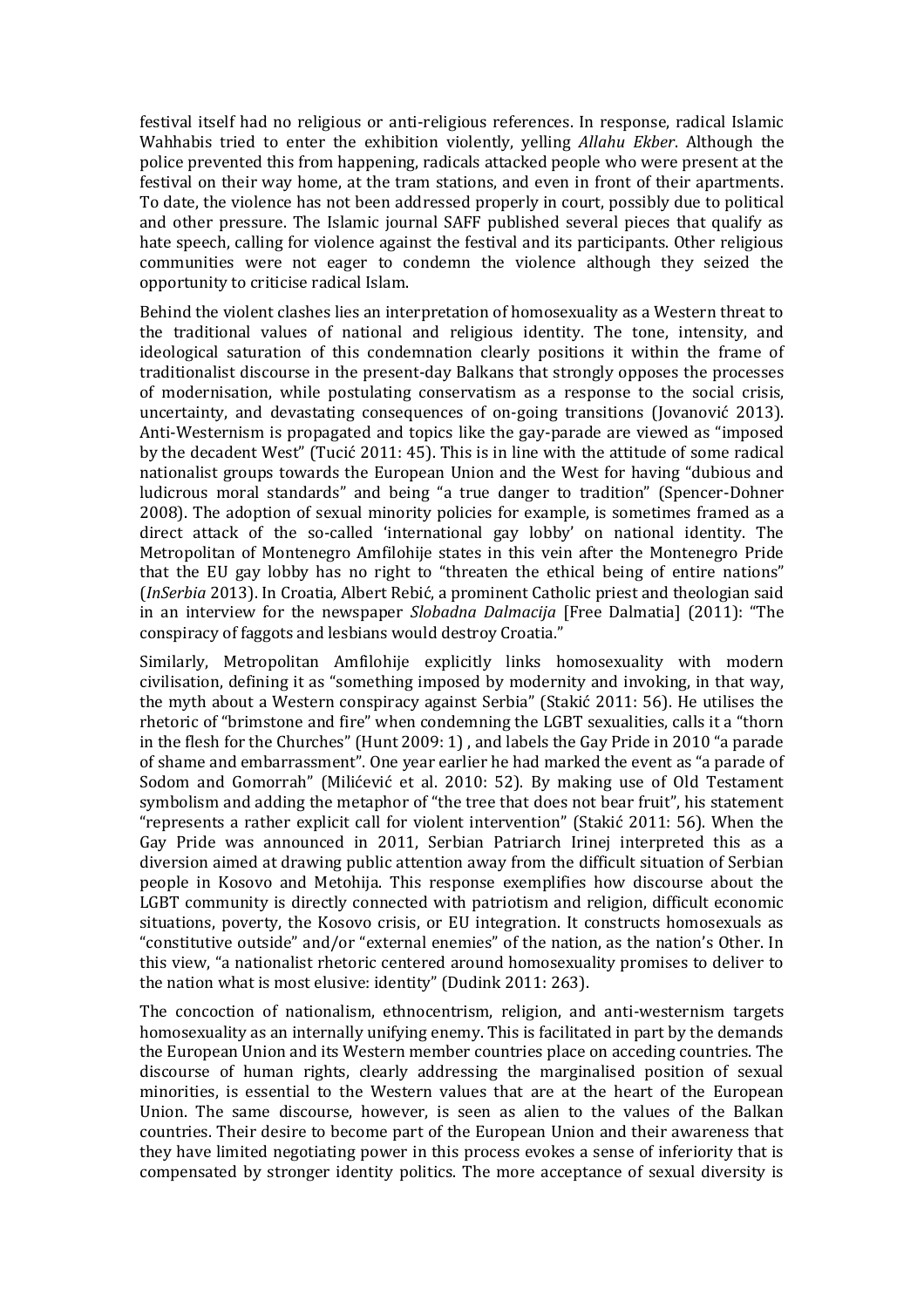defended and promoted by the West, the more resistance may be expected because of these power dynamics.

#### **Religion, secularism, and sexual diversity in Sweden**

Like the Netherlands – but unlike the Western Balkans – Sweden can be characterised as a front-runner in the advocacy of LGBT rights. However, Sweden differs considerably from both the Netherlands and the Western Balkans in its religio-political configurations. In this section a description of these configurations will be given, followed by a case study in order to clarify the way in which cultural and religious differences between the two countries affect the shape of public debates. The method of a case study was chosen to explore how, in addition to the more general approach in the previous sections, religio-political configurations can also be understood through an indepth study of a media debate where the struggle over representation takes place.

In Post State-Church Sweden religious affiliation is characterised by the "Swedish paradox": while regular church attendance is extremely low, most Swedes do find church rituals such as baptism and church marriage important (Bäckström et al. 2004). Unlike the pillarised church history of the Netherlands, church history in Sweden shows that the former State Church – it seized to be so in the year 2000 – has managed to make it through the past few centuries relatively unscathed. Unlike the Orthodox churches of the Western Balkans, the Church of Sweden hosts conservatives and liberals alike, guaranteeing its diverse character. More conservative religious voices in Sweden often come from the so-called 'free churches', minority denominations such as the Roman Catholic Church and charismatic churches. In terms of addressing gender and sexuality, Sweden can be called exceptional when it comes to bridging the gap between queer theory and social acceptance of LGBT's. The term 'queer' became widely adopted in all layers of society. This translates into the way emancipation issues are taken up, for example in a law against the discrimination of "persons who exceed gender norms", issued in 2009. It has been suggested that this has just been a 'light', institutionalised version of the concept that does not genuinely change the way people think about sexual and gender identities and expressions (Kulick 2005). However, the Swedish Federation for LGBT Rights (RFSL) has recently taken up the concept in its policy program, consciously trying to put queer theory into practice (RFSL 2012). In doing so RFSL can connect to discourses in which concepts such as heteronormativity, gender norms and gender identity are already familiar to a larger audience.

In 2002, sexual orientation was added to the Swedish 'hate speech' law which was issued in 1948 in order to criminalise expressions that incite violence against an individual or group. In 2004 Åke Green, pastor in a Pentecostal congregation, decided to put the law to the test. Green was of the opinion that the law should not apply to religious expressions rejecting homosexuality (*Dagen* 2004). He wrote a sermon in which he opposed homosexuality, referring to it as a "cancerous tumour" in Swedish society. After the local newspaper *Ölandsbladet* published the sermon, Green was reported to the police by a local RFSL representative and charged with hate speech. In 2005 he was found guilty by the district court, but was acquitted later that same year by both the Court of Appeals and the Supreme Court. Green's charge gave rise to a heated debate in Swedish media. As for the content of his sermon, Green was supported publicly only by Ulf Ekman, pastor in the charismatic *Livets Ord* (Word of the Life) movement (*Dagen* 2004). However, surprisingly, within secular media a considerable number of journalists sided with Green as well, demanding that he be acquitted immediately (Ekdal 2005, *Expressen* 2005, Brinck 2005, Nycander 2005, *Frihetsfronten* 2005). Their position was the outcome of weighing several constitutional rights: protection from discrimination, freedom of speech, and freedom of religion. Apparently, the latter two outweighed the first. Journalist Cecilia Brinck's reference to Voltaire's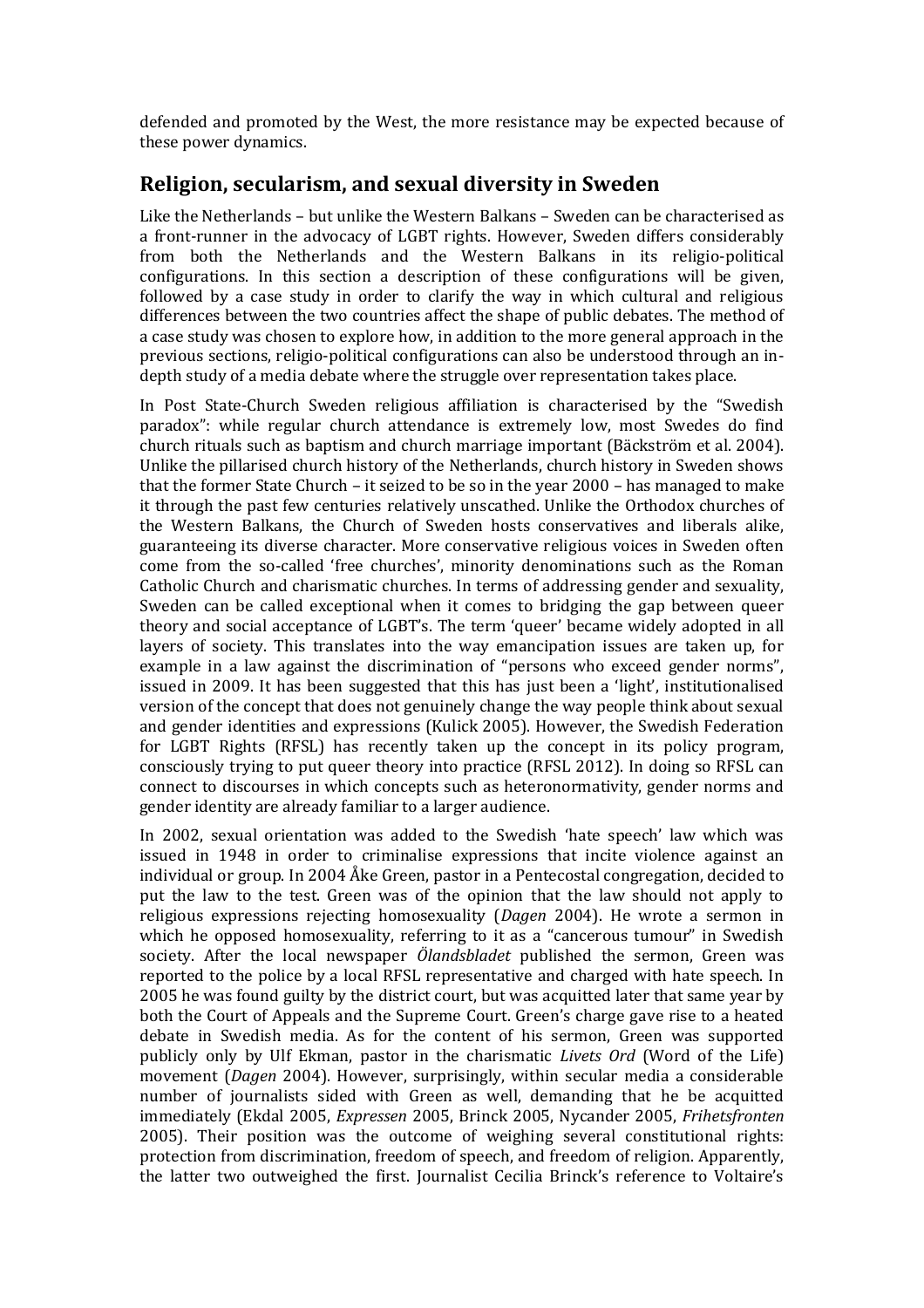well-known principle that "I disapprove of what you say, but I will defend to the death your right to say it" (Brinck 2005) characterises the tendency of many articles concerning Green. The pastor's freedom of religion was to be respected, just as the freedom of Muslims to observe their religion in their own way was to be protected (Ekdal 2005). The overwhelming support for Green's release might give the impression that the Green-case indicates a high level of tolerance for religious conservatism in Sweden. Yet a closer look at the newspaper articles concerning Green complicates that conclusion. While defending Green's freedom of speech and religion, many journalists felt they needed to make it very clear that they *themselves* did not approve of his opinions. Green was thus described as "crazy" (*Expressen* 2005) and a "narrow-minded madcap" (*Frihetsfronten* 2005), who would surely "end up in hell for his statements on homosexuality" (*Svenska Dagbladet* 2005). He was accused of taking the Bible literally to a ridiculous point (Ljung 2005) and of trying to obtain the status of a martyr (Nycander 2005, Ekdal 2005). Green was thus described as a mentally incompetent man, isolated from mainstream Christianity. The construction of Green as a fundamentalist lunatic whose constitutional rights nevertheless deserved to be protected has several notable discursive effects. First, through constructing Green as a religious freak a more sane, composed and broad-minded 'we' emerged. In fact, the more Green was denigrated, the more noble the liberal 'we' became. Tolerating Green became a burden, ever so heavy, but tolerating him was a sacrifice that needed to be made in order to preserve basic human rights in Sweden. Second, by isolating Green in this manner, he was constructed as a marginalised Christian at best or a non-Christian at the worst. Journalists wondered how he had come to perversely twist Jesus' message to love one's neighbour. The effect of placing Green outside of Christianity was that no-one felt the need to discuss his sermon and his views with respect to content. Moreover, an image of 'true' Christianity as basically tolerant was thus constructed or maintained. Third, the comparison of Green's views to Islam adds to the presumed 'otherness' of both Green and Swedish Muslims. In stating that "we need to tolerate Green just as we tolerate Islam" both are constructed as basic threats to Swedish society and identity.

In common knowledge Sweden is pictured as a country which is mostly secularised and liberal, with (like the Netherlands, but unlike the Western Balkans) a front-runner position in advocating LGBT rights. Public debates on religion and homosexuality, however, seem to take slightly different forms in the various countries. Firstly, in Sweden, pastor Åke Green could quickly be isolated and rendered harmless because he was a member of a religious minority (the Free Churches). Rejecting Green had no consequences for the religious convictions and practices of the majority of the Swedes who turn to the Church of Sweden for their baptisms and weddings. In the Netherlands, with their history of schism and the resulting smorgasbord of church denominations, it is harder to define mainstream Christianity and to decide whether conservative statements on homosexuality represent conventional faith. This might make these statements felt as more 'threatening', because it is harder to define the size of the group that agrees to them. In the Western Balkans, as we have seen, statements such as Greens would probably considered to be fully in line with the church's view on homosexuality. Secondly, the division between institutional religion and secularism seems to be more defined in the Netherlands than it is in Sweden. In the Netherlands one is either 'within' the church, attending services as well as turning to the church for life rituals, or 'outside', living life completely apart from institutionalised religion. Unlike secularised Swedes belonging to the Church of Sweden, the latter group has less urgent needs to defend a form of Christianity that everyone is comfortable with. While both differences may account for a more activist protest against conservative statements on homosexuality in the Netherlands, this does not mean that Sweden is necessarily the more 'tolerant' country. This analysis of the Åke Green case shows that tolerance may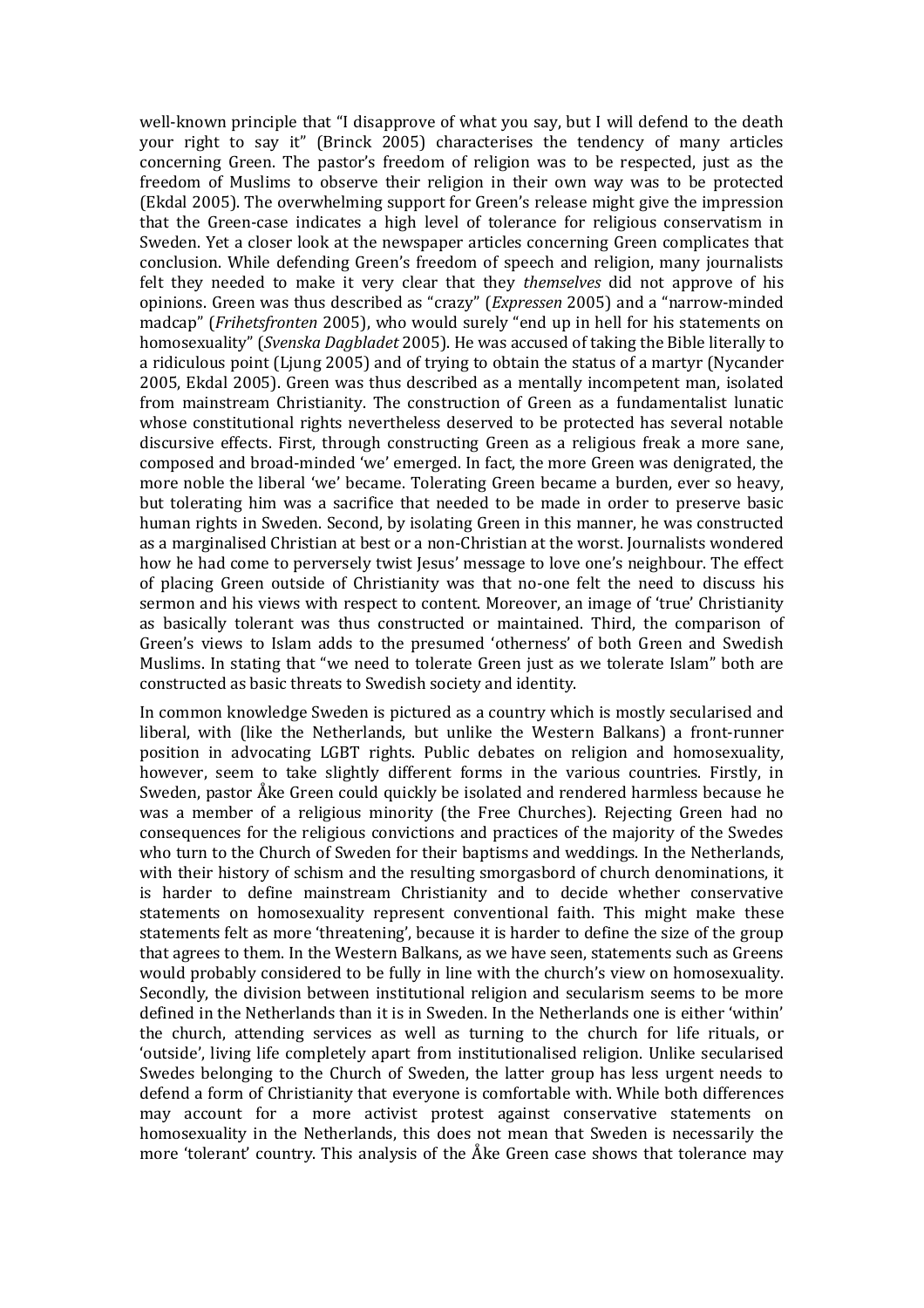also be a disguise for eliminating views from the public debate, instead of engaging with them.

#### **Conclusion**

In this chapter, we have explored some of the complex social, political, cultural, and spiritual dimensions of framing religion and homosexuality as polarised constructs, informing us of the dynamics of the relation between religion and social order in times of crisis. In conclusion we may note some elements emerging from these explorations that merit further attention. Central to our analysis is the interpretation that the shifts and tensions observed reflect not only changing public perceptions of sexual diversity, but also new positions toward the place, role, and rights of religion in society. The key difference between these three contexts is whether either religion or sexuality is the more accepted or contested social identity.

Further research, therefore, requires an integrative approach that acknowledges the interrelatedness of the religion-homosexuality conflict with constructs of gender and nationalism. This research should incorporate the power dynamics inherent to these 'culture wars' or struggles over public representation. In this struggle, homosexuality and religion easily function as 'identity markers', articulated at the intersection of identity and alterity, marginality and dominance, privilege and exclusion, connection and alienation (Cobb 2006, Kuntsman 2009, Viefhues-Bailey 2010). In effect, they lead to the rhetorical creation of 'imagined others/intruders' and to the formation of collective national, cultural, and religious identities (Ahmed 2006). In the public discourses discussed in this chapter, important questions emerge regarding visibility, naturalness and authenticity: Are religion and/or homosexuality seen as belonging exclusively to the private sphere or as deserving also public expression and political support? Are religion and homosexuality primarily seen as naturally given or as personal choice? To what extent do expressions of religious convictions and of sexual preference – notably the expression of objections to religion or to homosexuality – make a claim to 'authenticity' (Taylor 1991, Yip 2005)?

This chapter thus suggests that even fierce conflicts on religion and social order, like the ones implying homosexuality, are heavily dependent on the ways in which religion and its 'opponents' are socially constructed in relation to other cultural constructs like nationality and gender. Analyzing these processes and identity strategies may serve to understand the multi-layered complexities of religion and social order in times of crisis.

# **Bibliography**

- Achterberg, Peter et al. 2009. "A Christian Cancellation of the Secularist Truce? Waning Christian Religiosity and Waxing Religious Deprivatization in the West." *Journal for the Scientific Study of Religion* 48: 687-701.
- Ahmed, Sara. 2006. *Queer Phenomenology: Orientations, Objects, Others*. Durham: Duke University Press.
- Anderson, Benedict. 1991. *Imagined Communities: Reflections on the Origin and Spread of Nationalism*. Revised and extended edition. London: Verso.

Andreescu, Viviana. 2011. "From Legal Tolerance to Social Acceptance: Predictors of Heterosexism in Romania." *Revista Română de Sociologie* 22: 209-231.

- Bäckström, Anders, Nina Edgardh Beckman and Per Pettersson. 2004. *Religious Change in Northern Europe: The Case of Sweden*. Stockholm: Verbum.
- *BalkanInsight*. 2013. "Montenegrin Priest Consecrates Budva After Gay Pride." *BalkanInsight* 25 July 2013. Accessed at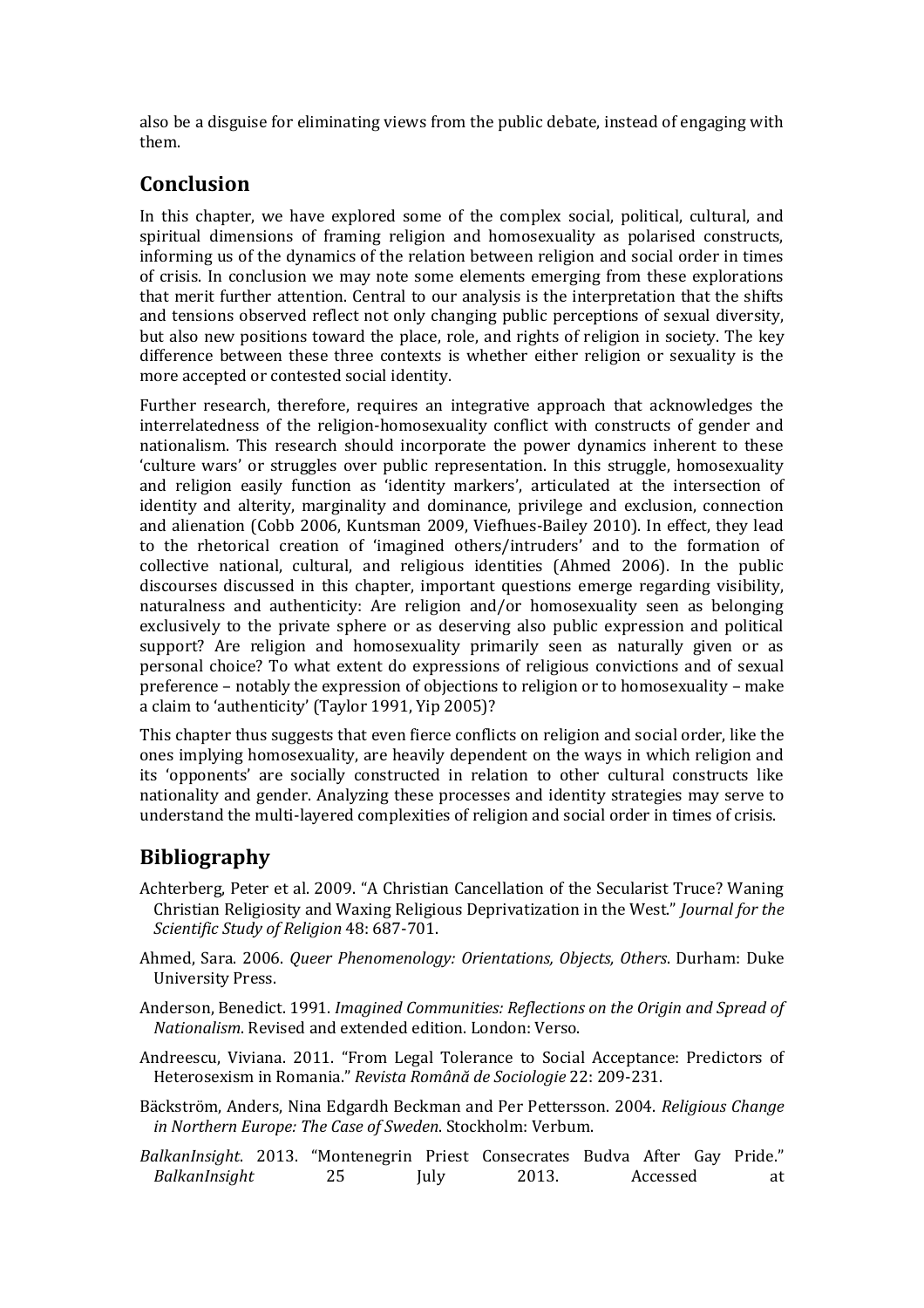http://www.balkaninsight.com/en/article/montegrin-cleric-consecrates-budva-afterpride-parade, 27 July 2013.

Bates, Stephen. 2004. *A Church at War: Anglicans and Homosexuality*. London: Tauris.

- Bigović, Radovan. 2009. *The Orthodox Church in 21st Century*. Beograd: Konrad Adenauer Stiftung.
- Blagojević, Mirko. 2008. "Desecularization of contemporary Serbian society." *Religion in Eastern Europe* 28: 37-50.
- Blagojević, Mirko. 2009. "Revitalizacija religije i religioznosti u Srbiji: stvarnost ili mit?" *Filozofija i društvo* 38: 97-117.
- Bos, David. 2006. "God en ezel: jubileum van het Ezelsproces tegen Gerard Kornelis van het Reve." *Theologisch Debat* 3: 41-49.
- Bos, David. 2010. *De aard, de daad en het Woord: Een halve eeuw opinie- en besluitvorming over homoseksualiteit in protestants Nederland, 1959-2009*. Den Haag: SCP Netherlands Institute for Social Research.
- Bracke, Sarah. 2008. "Conjugating the Modern/Religious, Conceptualizing Female Religious Agency: Contours of a 'Post-Secular' Conjunction." *Theory, Culture and Society* 25: 51-67.
- Braidotti, Rosi. 2008. "In Spite of the Times: The Post-Secular Turn in Feminism." *Theory, Culture and Society* 25: 1-24.
- Brinck, Cecilia. 2005. "Därför var det rätt att fria Åke Green." *Barometern*, 6 December. Accessed at http://www.barometern.se/ledare/darfor-var-det-ratt-att-fria-akegreen(45077).gm, 23 September 2013.
- Butler, Judith. 2008. "Sexual Politics, Torture, and Secular Time." *British Journal of Sociology* 59: 1-23.
- Cobb, Michael. 2006. *God Hates Fags: the Rhetorics of Religious Violence*. New York: New York University Press.
- Cvitković, Ivan. 2013. *Encountering Others: Religious and Confessional Identities in Bosnia and Herzegovina*. Niš: Yugoslav Society for the Scientific Study of Religion.
- *Dagen*. 2004. "Pastor Åke Green: Jag står för det jag säger." *Dagen* 11 August. Accessed at http://www.dagen.se/vardag/intervjun/pastor-ake-green-jag-star-for-det-jag-sager/, 23 September 2013.
- Dudink, Stefan. 2011. "Homosexuality, Race, and the Rhetoric of Nationalism." *History of the Present* 1: 259-264.
- Ekdal, Niklas. 2005. "Rätt att fria Åke Green." *Dagens Nyheter*, 29 November. Accessed at http://www.dn.se/ledare/kolumner/niklas-ekdal-ratt-att-fria-ake-green/, 23 September 2013.
- Elhorst, Wielie and Tom Mikkers. 2011. *Coming out churches: gids voor kerk en homo*. Zoetermeer: Meinema.
- El-Tayeb, Fatima. 2012. "'Gays who cannot properly be Gay': Queer Muslims in the Neoliberal European City." *European Journal of Women's Studies* 19: 79-95.
- Erzen, Tanya. 2006. *Straight to Jesus: Sexual and Christian Conversions in the Ex-Gay Movement*. Berkeley: University of California Press.
- *Expressen*. 2005. "Fria Åke Green." *Expressen* 8 November. Accessed at http://www.expressen.se/ledare/051108-fria-ake-green/, 23 September 2013.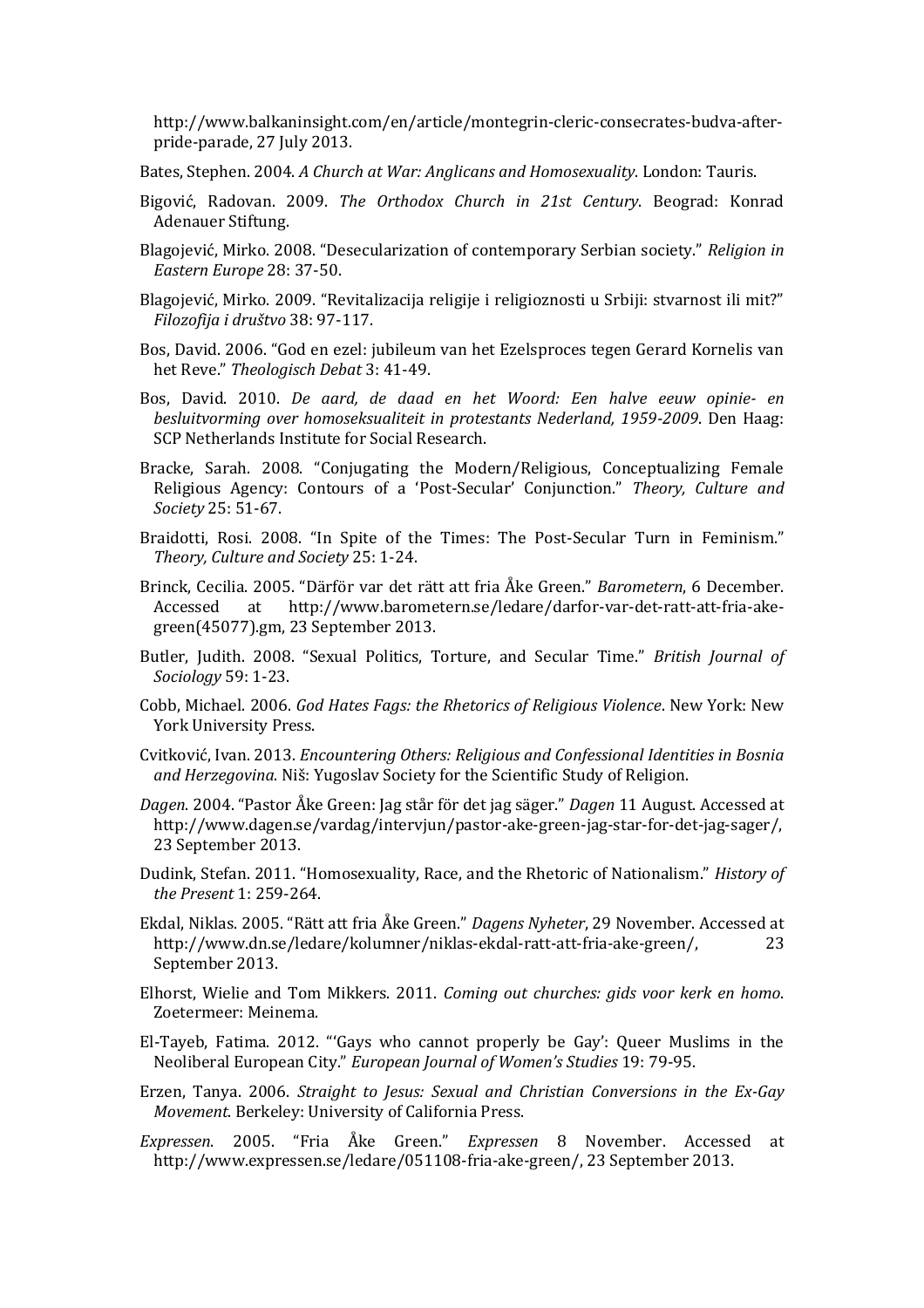Foucault, Michel. 1976. *Histoire de la Sexualité*, Tome 1: *La Volonté de Savoir*. Paris: Gallimard.

- Frihetsfronten. 2005. "Avskaffa lagen om hets mot folkgrupp!" Pressmeddelande (press release) 19 January 2005. Accessed at http://www.frihetsfronten.se/prmarkiv/093.html, 23 September 2013.
- Ganzevoort, Ruard et al. 2011. "Growing up Gay and Religious: Conflict, Dialogue, and Religious Identity Strategies." *Mental Health, Religion, and Culture* 14: 209-222.
- Göle, Nilüfer. 2010. "The Civilizational, Spatial, and Sexual Powers of the Secular." Pp. 243-264 in *Varieties of Secularism in a Secular Age*, edited by Michael Warner, Jonathan VanAntwerpen & Craig Calhoun. Cambridge: Harvard University Press.
- GSA and CeSID. 2010. *Prejudices Exposed: Homophobia in Serbia 2010*. Research and Analysis of: Public Opinion, Views of GLBT Population, Discrimination in the Workplace. Belgrade: Gay Straight Alliance and CeSID. Accessed at http://gsa.org.rs/wp-content/uploads/2012/04/Research-Prejudices-Exposed-2010- GSA.pdf, 15 September 2013.
- Gudorf, Christine. 2001. "The Erosion of Sexual Dimorphism: Challenges to Religion and Religious Ethics." *Journal of the American Academy of Religion* 69: 863-892.
- Gusfield, Joseph. 1984. *The Culture of Public Problems: Drinking-Driving and the Symbolic Order*. Chicago: University of Chicago Press.
- Habermas, Jürgen. 2006. "Religion in the Public Sphere: Cognitive Presuppositions for the 'Public Use of Reason' by Religious and Secular Citizens." Pp. 114-147 in *Between Naturalism and Religion: Philosophical Essays*. Cambridge: Polity Press.
- Haritaworn, Jin with Tamsila Tauqir and Esra Erdem. 2008. "Gay imperialism: Gender and sexuality discourse in the 'war on terror'." Pp. 71-95 in *Out of Place: Interrogating Silences in Queerness/Raciality*, edited by Adi Kuntsman and Esperanza Miyake. York, UK: Raw Nerve Books.
- Hekma, G. 2002. "Imams and Homosexuality: A Post-Gay Debate in the Netherlands." *Sexualities* 5: 237-248.
- Henrickson, Mark. 2009. "Sexuality, Religion and Authority: Toward Reframing Estrangement." *Journal of Religion and Spirituality in Social Work* 28: 48-62.
- Hilgartner, Stephen and Charles Bosk. 1988. "The Rise and Fall of Social Problems: a Public Arenas Model." *American Journal of Sociology* 94: 53-78.
- Hunt, Stephen. 2009. "Introduction Saints and Sinners: Contemporary Christianity and LGBT Sexualities." Pp. 1-22 in *Contemporary Christianity and LGBT Sexualities*, edited by Stephen Hunt. Farnham: Ashgate.
- *InSerbia*. 2013. "Gay lobby imposes something unhealthy and abnormal to citizens Amfilohije." *InSerbia* 2 August. Accessed at http://inserbia.info/news/2013/08/gaylobby-imposes-something-unhealthy-and-abnormal-to-citizens-amfilohije/, 15 September 213.
- Jakobsen, Janet & Ann Pellegrini. 2004. *Love the Sin: Sexual Regulation and the Limits of Religious Tolerance*. Boston: Beacon Press.
- Jordan, Mark. 2011. "The Return of Religion during the Reign of Sexuality." Pp. 39-54 in *Feminism, Sexuality, and the Return of Religion*, edited by Linda Martín Alcoff & John Caputo. Bloomington: Indiana University Press.
- Jovanović, Miloš. 2011. "Moralistička osuda homoseksualnosti u pravoslavlju." *TEME* 35: 705-744.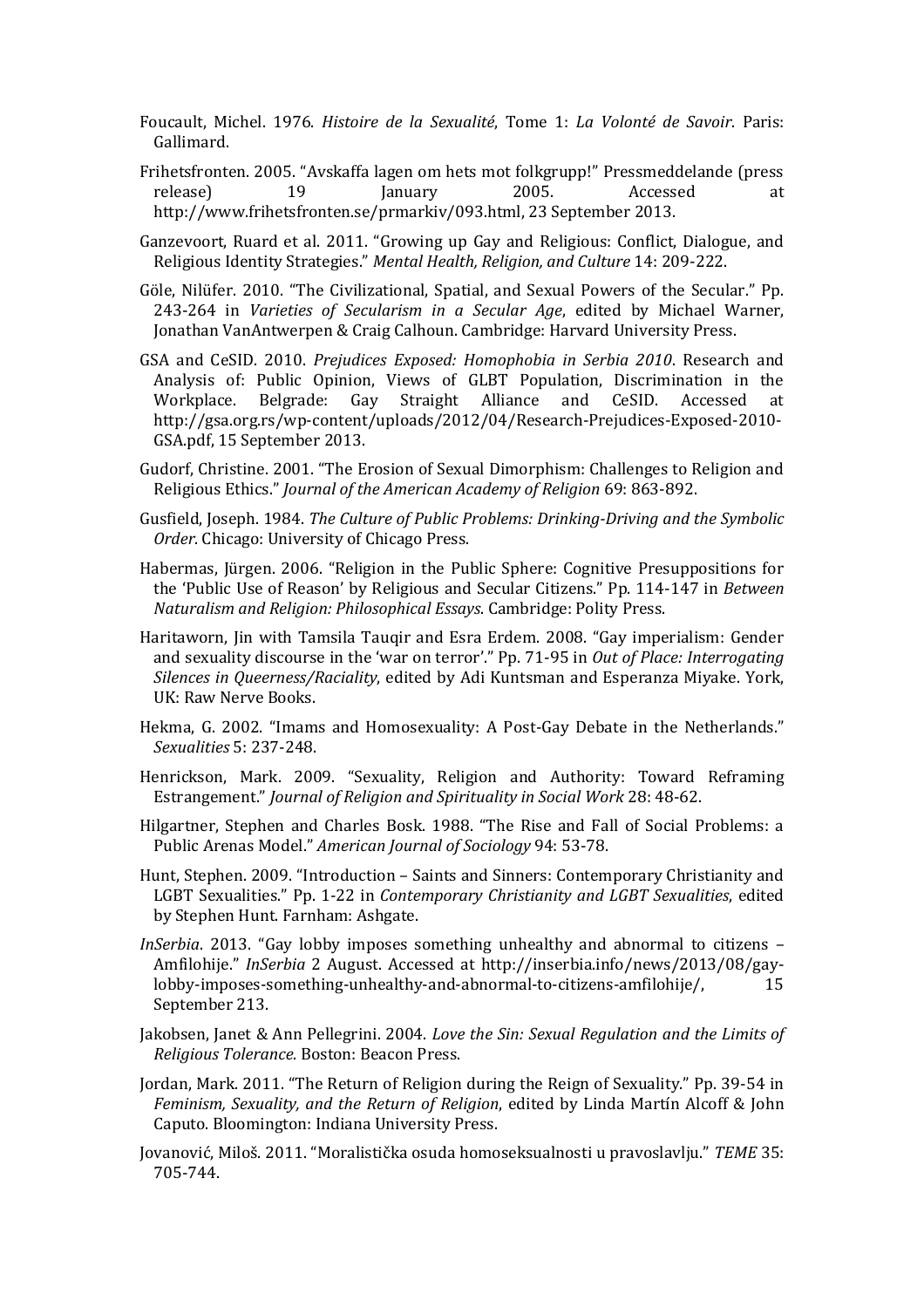Jovanović, Miloš. 2013. "Silence or condemnation: The Orthodox Church on homosexuality in Serbia." *Družboslovne razprave* 29: 79-95.

- Kleman, Olivije. 2001. *Pravoslavna crkva*. Beograd: Plato.
- Korte, Anne-Marie et al. eds. 1999. *De ordening van het verlangen: vriendschap, verwantschap en (homo)seksualiteit in joodse en christelijke tradities*. Zoetermeer: Meinema.
- Kulick, Don. 2005. *Queersverige*. Stockholm: Natur och Kultur.
- Kuntsman, Adi. 2008. "Between Gulags and Pride Parades: Sexuality, Nation and Haunted Speech Acts." *GLQ: Journal of Gay and Lesbian Studies* 14: 263-287.
- Kuntsman, Adi. 2009. *Figurations of Violence and Belonging: Queerness, Migranthood and Nationalism in Cyberspace and Beyond*. Oxford: Peter Lang.
- Kuyper, Lisette, Jurjen Iedema and Saskia Keuzenkamp. 2013. *Towards Tolerance: Exploring Changes and Explaining Differences in Attitudes towards Homosexuality in Europe*. The Hague: The Netherlands Institute for Social Research.
- Ljung, Inger. 2005. "Som Åke Green läser Bibeln." *Svenska Dagbladet*, 23 November. Accessed at http://www.svd.se/kultur/understrecket/som-ake-green-laserbibeln\_480651.svd, 23 September 2013.
- Mepschen, Paul et al. 2010. "Sexual Politics, Orientalism and Multicultural Citizenship in the Netherlands." *Sociology* 44: 962-979.
- Milićević, Boris et al. 2010. *No Retreat, No Surrender: Report on Human Rights Status of GLBT Persons in Serbia 2009*. Belgrade: Gay Straight Alliance.
- Mooij, Annet. 1998. *Out of Otherness: Characters and Narrators in the Dutch Venereal Disease Debates, 1850-1990*. Amsterdam/Atlanta: Rodopi.
- Nycander, Svante. 2005. "Hetslag kränker yttrandefrihet." *Svenska Dagbladet*, 24 January. Accessed at http://www.svd.se/opinion/brannpunkt/hetslag-krankeryttrandefrihet\_389087.svd, 23 September 2013.
- Peek, Lori. 2005. "Becoming Muslim: the Development of a Religious Identity." S*ociology of Religion* 66: 215-242.
- Perica, Vjekoslav and Darko Gavrilolović. 2011. "Recommendations on Conflict Management in Southeastern Europe." Pp 109-119 in *Political Myths in the Former Yugoslavia and Successor States: A Shared Narrative*, edited by Darko Gavrilolović and Vjekoslav Perica. Dordrecht: Republic of Letters Publishing.
- Perica, Vjekoslav. 2002. *Balkan Idols: Religion and Nationalism in Yugoslav States*. New York: Oxford University Press.
- Pitt, Richard. 2010. "'Killing the Messenger': Religious Black Gay Man's Neutralization of Anti-Gay Religious Messages." *Journal of the Scientific Study of Religion* 49: 56-73.
- Puar, Jasbir. 2007. *Terrorist Assemblages: Homonationalism in Queer Times*. Durham: Duke University Press.
- Puar, Jasbir. 2011. "Citation and Censorship: the Politics of Talking about the Sexual Politics of Israel." *Feminist Legal Studies* 19: 133-142.
- RFSL. 2012. "Principprogram. Faststëlld vid RFSL:s kongress i Gävle 2012." Accessed at http://www.rfsl.se/public/Principprogram\_RFSL\_2012.pdf, 23 September 2013.
- Rodriguez, Eric, & Suzanne Ouellette. 2000. "Gay and Lesbian Christians: Homosexual and Religious Identity Integration in the Members and Participants of a Gay-Positive Church." *Journal of the Scientific Study of Religion* 39: 333-348.